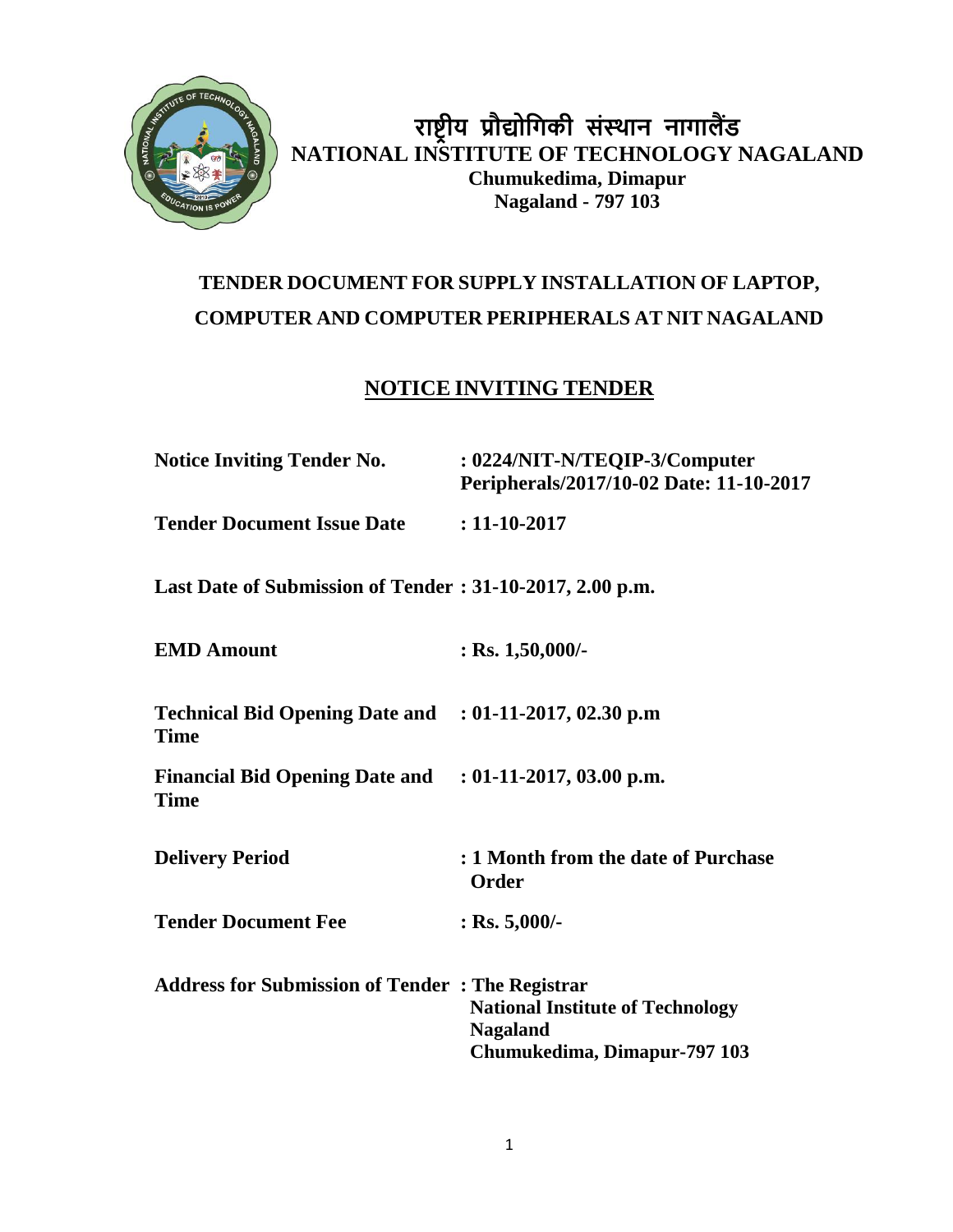# **NATIONAL INSTITUTE OF TECHNOLOGY NAGALAND Chumukedima, Dimapur – 797 103.**

#### **NOTICE INVITING TENDER**

#### **No. 0224/NIT-N/TEQIP-3/Computer Peripherals/2017/10-02 Date: 11-10-2017**

National Institute of Technology Nagaland is one of the newly established Institutes by MHRD under the NIT Act 2007 to impart technical education and to promote research activities in the North East region. It is proposed to furnish the New Hostels with the state-of-art facilities.

Sealed Quotations under two cover system (1. Technical, 2. Financial) are invited from the reputed Manufacturers / Dealers / Registered Suppliers for Supply and Installation of Laptop, Computer and Computer Peripherals at NIT Nagaland as per the specifications, terms and conditions given in the Annexure-I, so as to reach the office of the Registrar on or before the scheduled date and time. Detailed tender document can be downloaded from the Institute Website at URL [http://www.nitnagaland.ac.in](http://www.nitnagaland.ac.in/).

The bidder shall be required to deposit the earnest money (EMD) for an amount of Rs. 1,50,000/- (Rupees One Lakh Fifty Thousand only), which is refundable and a tender document fee for an amount of Rs. 5,000/- (Rupees Five Thousand only), which is non-refundable by way of Demand Draft only. The Demand Draft shall be drawn in favour of "The Director, NIT Nagaland" payable at Chumukedima, Dimapur. **The Demand Drafts for Earnest Money Deposit & Tender Document fee must be enclosed in the envelope containing the technical bid**.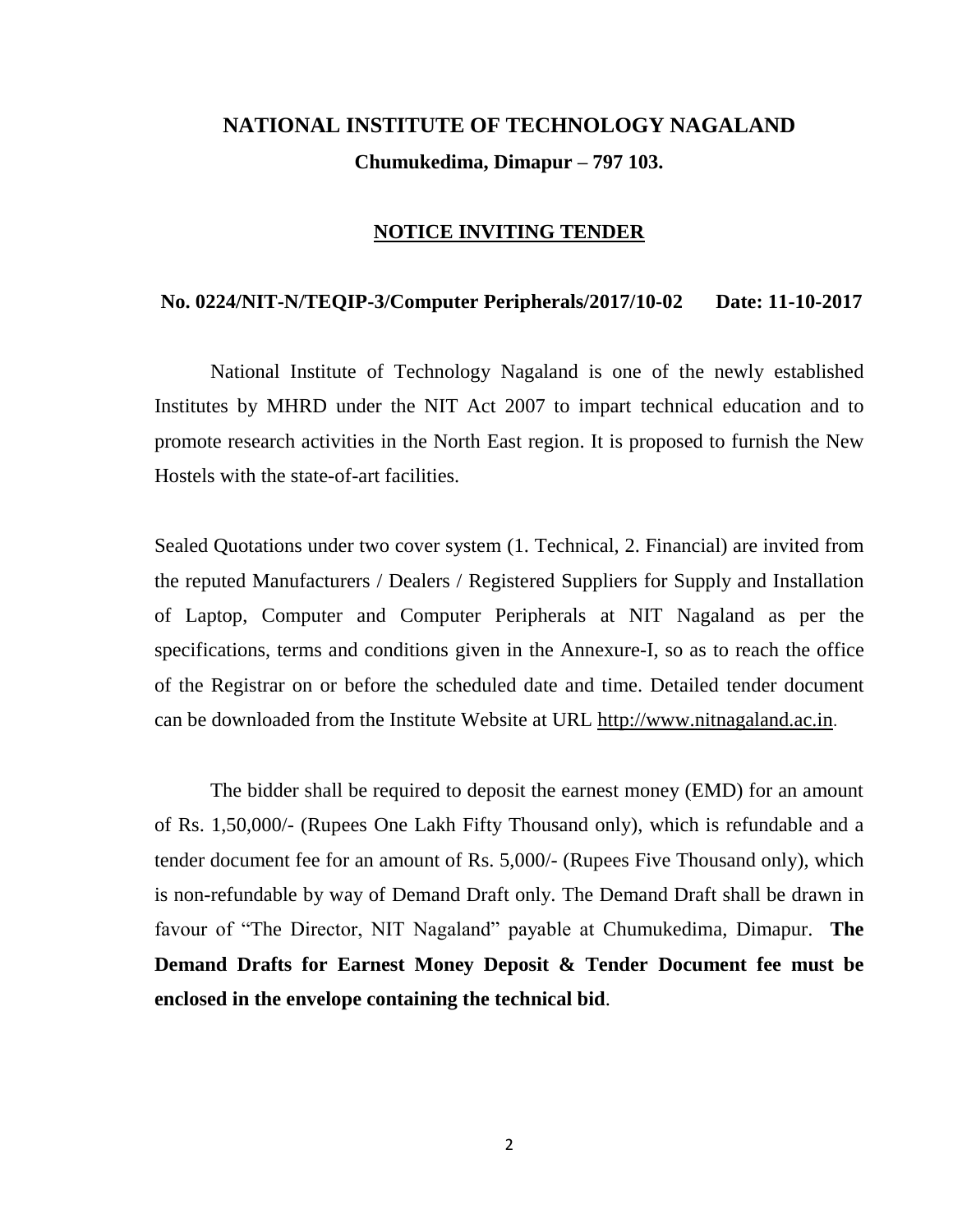The tender document shall be submitted in a sealed envelope bearing the following reference on the top left corner: **0224/NIT-N/TEQIP-3/Computer Peripherals/2017/10-02, latest by 31st October 2017 at 2.00 p.m.** and addressed to:

#### **The Registrar National Institute of Technology Nagaland Chumukedima, Dimapur Nagaland - 797 103**

Bid(s) received beyond the due date of submission will be rejected. No tender document will be entertained by E-mail / FAX. The Institute shall not be responsible for any postal delay about non-receipt / non-delivery of the tender documents.

Technical bid(s) will be opened on 01-11-2017 at 2.30 p.m. in the Conference Hall, Administrative Block of the Institute in the presence of the bidder(s) or their authorized representative(s) who are present at the scheduled time. The Financial bid(s) of the technically qualified bidder(s) will be opened on 01-11-2017 at 3.00 p.m.

In the event of the due date of receipt and opening of the tender being holiday/declared as holiday for the Institute, then due date of receipt / opening of the tender will be the next working day at the same time.

The tender document duly signed and stamped on each page shall be submitted in original with the Technical bid as a proof to confirm the acceptance of the entire terms and conditions of tender. Any amendment and / or addition made to the tender are not permissible after opening of the tender. Incomplete tenders will be rejected.

The Institute reserves the right to reject any or all tenders, wholly or partly or close the tender at any stage prior to award of contract without assigning any reason whatsoever.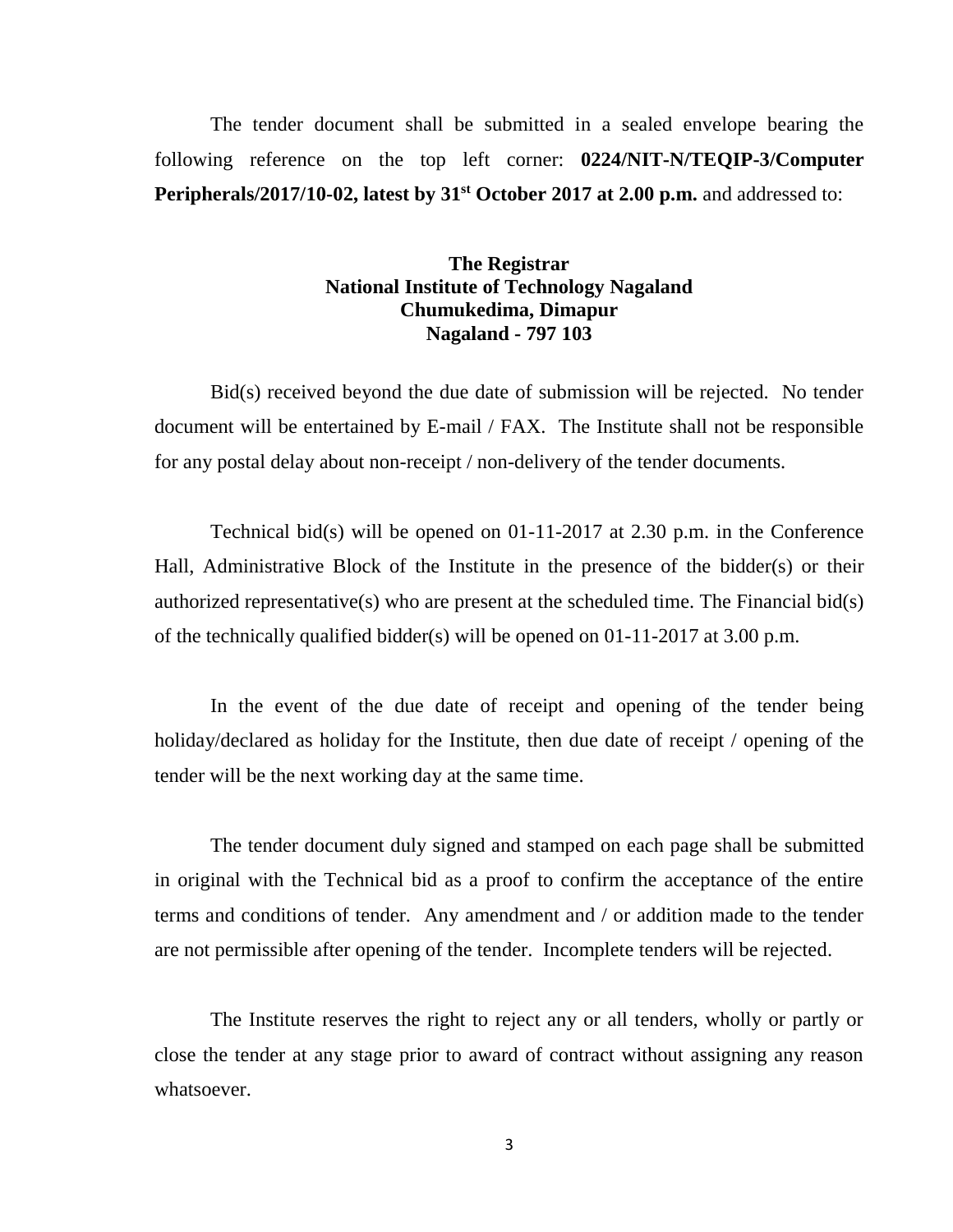### **ESSENTIAL QUALIFICATIONS FOR SUPPLY INSTALLATION OF LAPTOP, COMPUTER AND COMPUTER PERIPHERALS**

- 1. The bidder(s) should have carried out atleast five similar works within last 5 years and out of which, three works should be within in last three years of value of Rupees 10.00 Lakhs or Higher in any Central or State Government Institution/ Research Institute or Institute of National Repute.
- 2. Bidder should be in the business sale and services of electronic items/ Information Technology for the last 10 years in India.
- 3. The bidder must have a service office in North East India either in Dimapur or Guwahati, for last 10 years. (Documentary evidence like Incorporation / Registration Certificate, Service Registration / Trade License should be submitted).
- 4. The bidder should produce back up documents like purchase orders, work completion certificates for the above mentioned work.
- 5. The bidder should furnish the certificate of GST registration, PAN, and IT Returns of last three years.
- 6. The bidder should be the manufacturer or authorised dealer and in such case, the certificate of dealership from the manufacturer should be produced.
- 7. Average Annual Turn Over for Supply/Sale of Laptop, Computer and Computer Peripherals for the last 3 years ending 31 March, 2017 should be at least Rs.1.00 crores. The bidder should produce Audited statement of accounts for the last 3 years.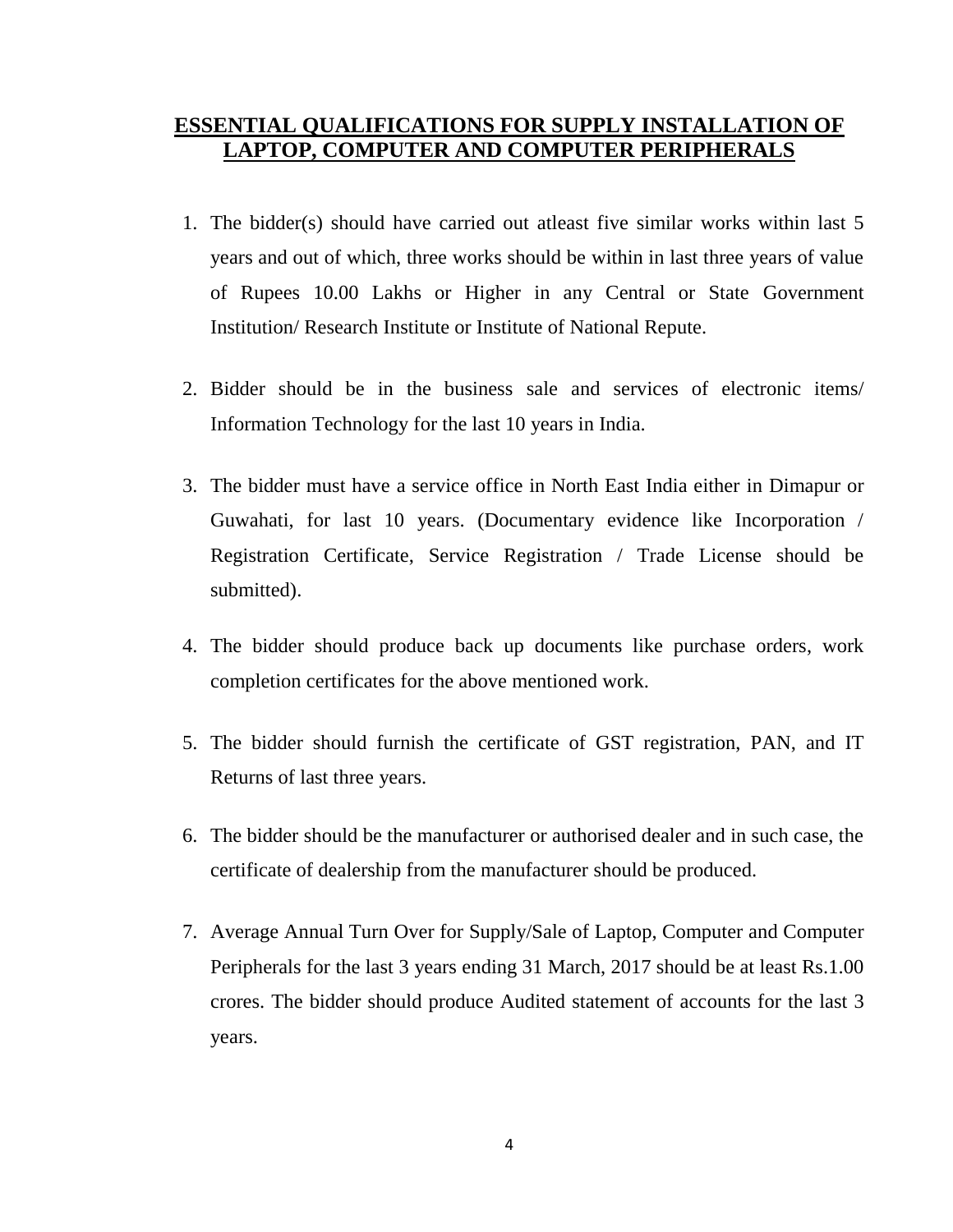- 8. The bidder should provide the authorised certificate from the OEM/Manufacturer for the providing the same items as per the specification mentioned in the Annexure-I.
- 9. The bidder should attach the Catalogue specifying the exact technical specification of the items as per the tendered notice (Annexure-I).
- 10.The manufacture should have latest ISO standards Certification.
- 11.The manufacturer / dealer should assure and submit self certificate for availability and supply of spares for next 3 years for the materials to be supplied.

**Note: All the supporting documents should be attached with the Technical Bid, without which the tender will be rejected. The bidder need to bring the above original documents at the time of technical opening for the verification.**

#### **INSTRUCTIONS TO BIDDER**

Tender should be submitted in two covers, Cover–I (Technical Bid) and Cover-II (Financial Bid). Envelopes of technical bid and financial bid should be individually sealed and then placed in a common outer cover which shall also be sealed and super scribed with the tender reference no. and due date of submission.

## **Cover-I: Technical Bid (Cover I should be superscribed as Technical Bid and indicating the Tender Reference No.)**

1. The bidder shall be required to deposit the earnest money (EMD) for an amount Rs. 1,50,000/- (Rupees One Lakh Fifty Thousand only), which is refundable and a tender document fee for an amount of Rs. 5,000/- (Rupees Five Thousand only), which is non-refundable by way of Demand Draft only. The Demand Draft shall be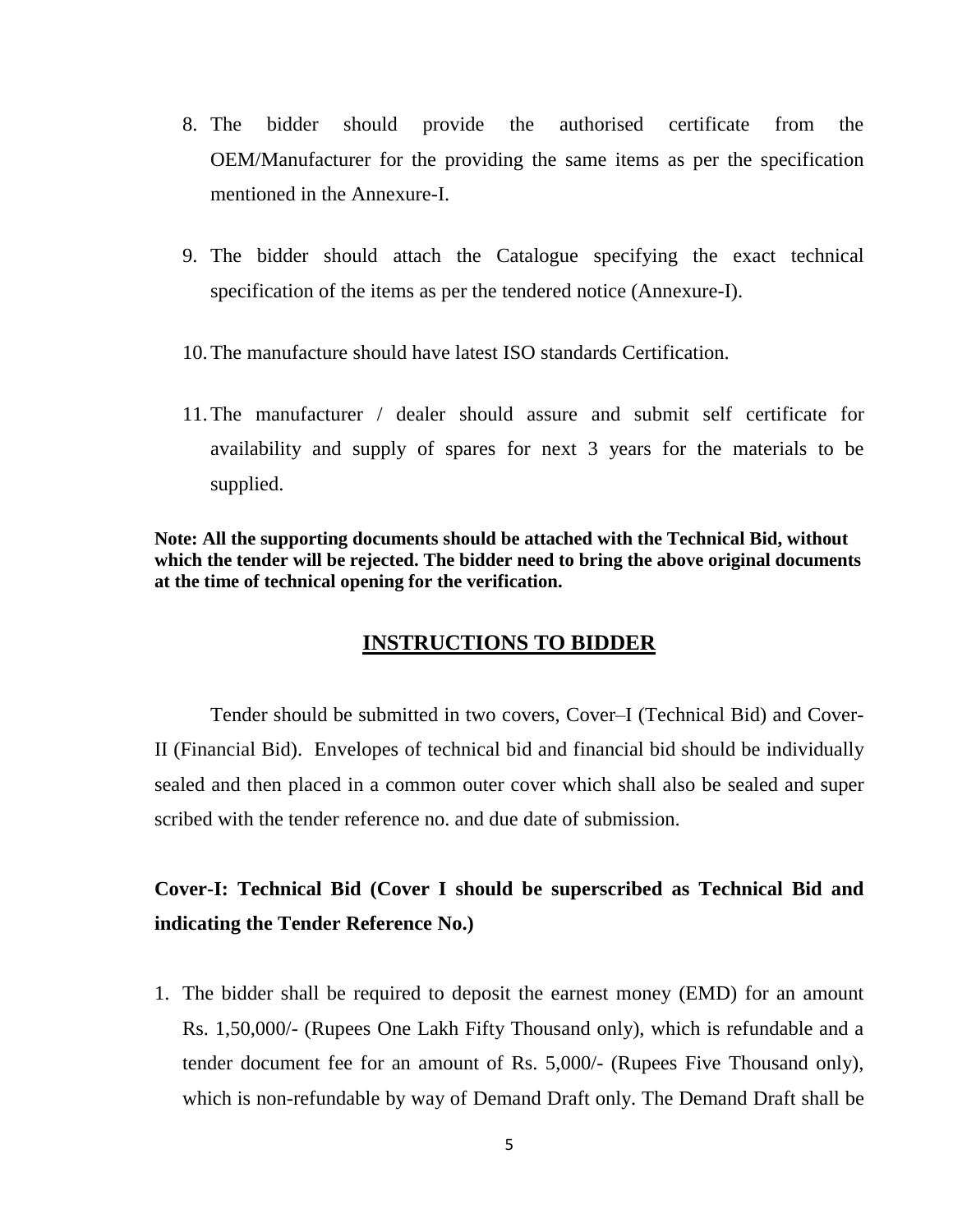drawn in favour of "The Director, NIT Nagaland" payable at Chumukedima, Dimapur. **The Demand Drafts for Earnest Money Deposit & Tender Document fee must be enclosed in the envelope containing the technical bid**.

- 2. Any technical bid without the Demand Drafts of Earnest Money Deposit and tender fee is liable to be rejected. The Institute is not responsible to pay any interest on such amount. Earnest Money Deposit shall be forfeited, if the tenderer withdraws its bid during the period of tender validity.
- 3. The Earnest Money Deposit of the successful bidder shall be refunded after the completion of contract/order. For unsuccessful bidder(s) it will be refunded after award of the contract.
- 4. The organization should furnish the certificate of GST, Income Tax returns, PAN, CST, VAT and TIN number.
- 5. Bid must be quoted with **Three years on-site warranty** and it will be started from the date of the satisfactory supply of furniture at NIT Nagaland.
- 6. The rate quoted should be valid for a minimum period of 90 days. No claim for escalation of the rate will be considered after opening the tender.
- 7. The Institute reserves the right to accept in part or in full any quotation(s) or reject any or more quotation(s) without assigning any reason or to cancel the tendering process and reject all quotation(s) at any time prior to award of contract, without incurring any liability, whatsoever to the affected bidder or bidder(s).
- 8. The item should be delivered and installed within 1(one) month of time from the date of issue of the purchase order.
- 9. The safe delivery shall be the sole responsibility of the supplier.
- 10. A prospective bidder requiring any clarification of the tender document may communicate to The Registrar, NIT Nagaland.
- 11. At any time prior to the last date of receipt of bids, Institute may for any reason, whether at its own initiative or in response to a clarification requested by prospective bidder, modify the tender document by an amendment.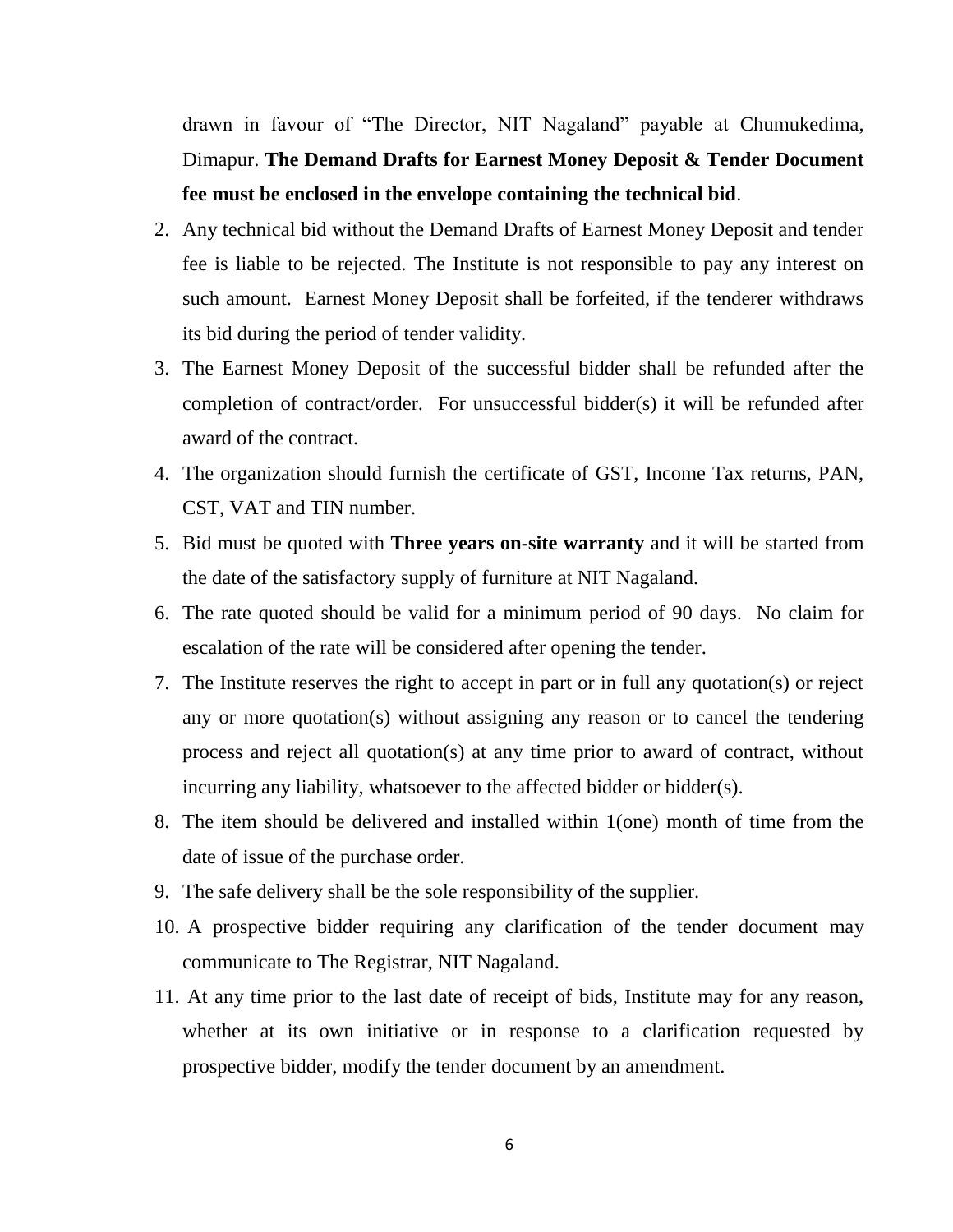- 12.The item to be used is strictly adhering to the specification and subject to test by the Institute / concerned authorities. It must be delivered and installed in good condition.
- 13. The Latest ISO standards Certification should be from the year 2016 onwards.

# **Cover–II: Financial Bid (Cover-II should be superscribed as Financial Bid and indicating the Tender Reference No. and shall contain Price only)**

- 1. Financial bid should be enclosed in a separate sealed cover and should be written in the format (Summary Sheet) given in the tender document. Failure to provide price bid in a sealed separate cover will result in invalidation of the offer.
- 2. The bid should be clearly filled or typed and signed in ink legibly giving full address of the bidder. The rate should be quoted both in words and figures. All the pages of the bid should be duly signed by the authorized person affixing the seal. All corrections and overwriting should be initialled otherwise the tender shall be invalidated.
- 3. The rates should be quoted in Indian Rupee including all taxes and Freight charges at FOR destination at NIT Nagaland, Chumukedima, Dimapur - 797103 on Door Delivery Basis.
- 4. The rate quoted should be inclusive of commissioning and installation.
- 5. The bidder shall indicate the Excise Duty exemption for the goods if applicable.

**Vendors shall submit the Summary Sheet I appended to the tender, duly filled in and shall be put in the technical bid cover and the Summary Sheet II duly filled in shall be put in the commercial bid cover.**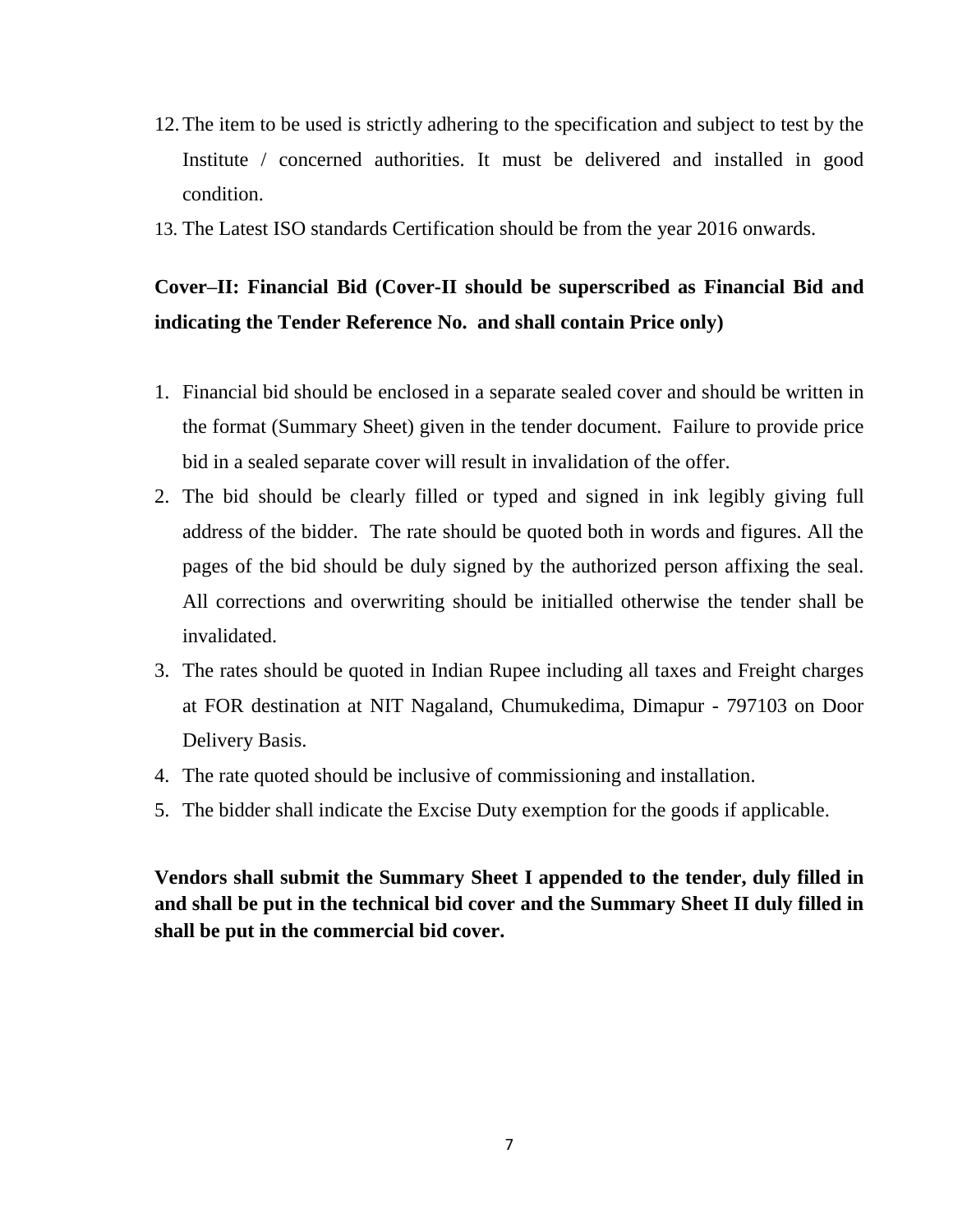#### **Payment Terms**

The payment of 60 percent of the order value shall be released after receipt of item(s) in good condition and after inspection of the goods jointly by representative from Bidder & NIT Nagaland. The next payment of 35 percent shall be released after the successful installation and completion of total work.

The balance 5 percent of the total work value will be kept as Performance Security deposit for one year and the same will be returned within 30 days of completion of one year of maintenance Phase from the date of installation and acceptance.

#### **REGISTRAR**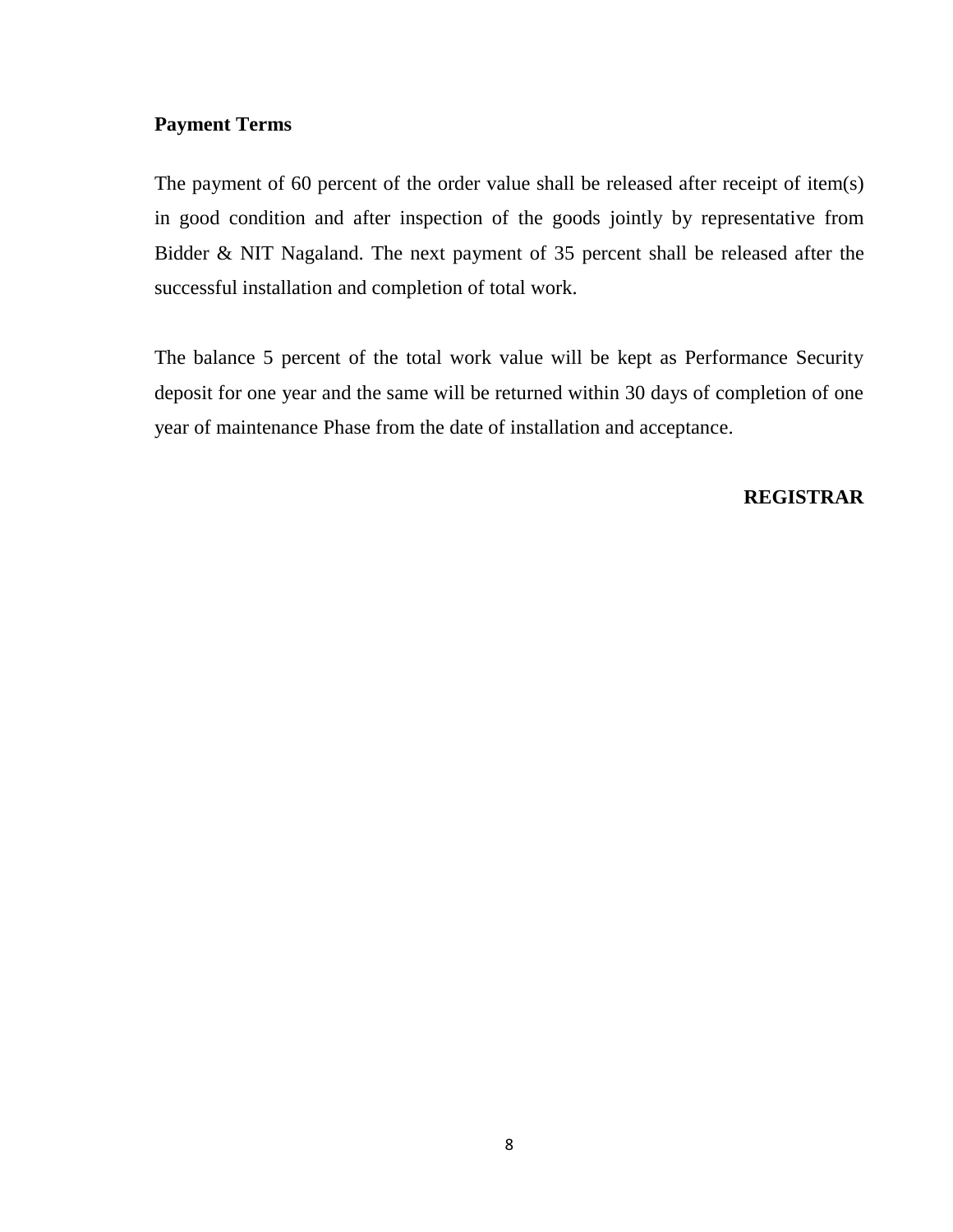### **CONTRACT FORM**

[To be provided by the bidder in the business letter head]

- 1. (Name of the Supplier's Firm) hereby abide to deliver / establish the …………………………………… by the delivery schedule / completion time as mentioned in the tender document for supply of the items if the purchase order is awarded.
- 2. The item will be supplied conforming to the specifications stated in the tender document without any defect and deviations.
- 3. Warranty will be given for the period mentioned in the tender document and service will be rendered to the satisfaction of NIT Nagaland during this period.

| <b>Business Address</b> |  |
|-------------------------|--|
|                         |  |
|                         |  |

Place :

Date:

**Seal of the Bidder's Firm**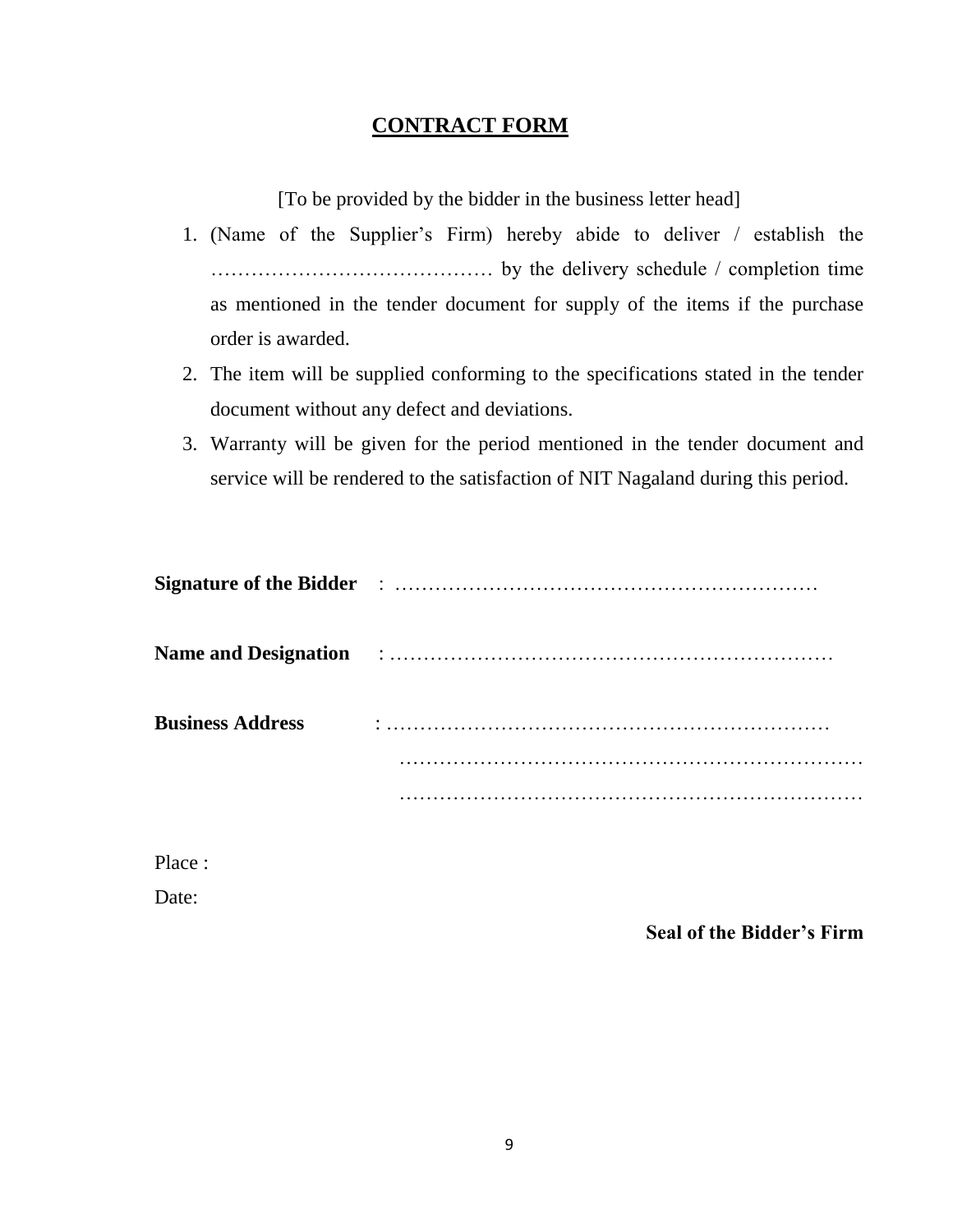### **SUMMARY SHEET I – TECHNICAL BID**

| Sl. No      | <b>Specification</b>                                                                                                                                                                                                                                                                                                                                                                                                                                                                        | <b>Vendor</b><br><b>Specification</b> | Compliance<br>(Yes / No) |
|-------------|---------------------------------------------------------------------------------------------------------------------------------------------------------------------------------------------------------------------------------------------------------------------------------------------------------------------------------------------------------------------------------------------------------------------------------------------------------------------------------------------|---------------------------------------|--------------------------|
| $\mathbf A$ | <b>LAPTOP</b>                                                                                                                                                                                                                                                                                                                                                                                                                                                                               |                                       |                          |
|             | <b>Processor</b> - 1.6 GHz Dual-Core Intel Core i5<br>(Turbo boost upto 2.7GHz) with 3MB shared<br>L <sub>3</sub> cache                                                                                                                                                                                                                                                                                                                                                                     |                                       |                          |
|             | Graphics - Intel HD 6000<br><b>Operating System - Mac OS Sierra or Latest</b><br>Hard Disk Drive - SSD 128 GB higher<br>RAM - LPDDR3 on Board, 1600 MHz, 8<br><b>GB</b><br><b>Connectivity – WiFi 802.11 ac, Bluetooth</b><br>4.0, USB 3.0 Or Higher, Thunderbolt 2 Port<br><b>Display - 13.3</b> Inch, 1440 x 900 Pixel<br><b>Battery</b> - Li-Ion/Li-Polymer, Built-In, 12<br>Hours backup<br>Carry Case - High quality Carry case<br>VGA output using Mini DisplayPort to VGA<br>Adapter |                                       |                          |
|             | Microsoft Office 2016 for Mac                                                                                                                                                                                                                                                                                                                                                                                                                                                               |                                       |                          |
| B           | <b>LED PROJECTOR</b>                                                                                                                                                                                                                                                                                                                                                                                                                                                                        |                                       |                          |
|             | <b>Display Type: DLP</b>                                                                                                                                                                                                                                                                                                                                                                                                                                                                    |                                       |                          |
|             | <b>Native Resolution WXGA - (1280 x 800)</b><br>Screen Size - $25" \sim 100"$<br><b>Aspect Ratio - 16:9</b>                                                                                                                                                                                                                                                                                                                                                                                 |                                       |                          |
|             | <b>Brightness</b> - Up to 1000 lumen                                                                                                                                                                                                                                                                                                                                                                                                                                                        |                                       |                          |
|             | <b>Contrast Ratio - 100000:1</b>                                                                                                                                                                                                                                                                                                                                                                                                                                                            |                                       |                          |
|             | <b>Lamp Life</b> Up to 30,000 hrs                                                                                                                                                                                                                                                                                                                                                                                                                                                           |                                       |                          |
|             | <b>Digital Keystone Correction Auto</b>                                                                                                                                                                                                                                                                                                                                                                                                                                                     |                                       |                          |
|             | <b>Keystone (Vertical)</b>                                                                                                                                                                                                                                                                                                                                                                                                                                                                  |                                       |                          |
|             | <b>WiFi Availability - Yes</b>                                                                                                                                                                                                                                                                                                                                                                                                                                                              |                                       |                          |
|             | <b>LAN Connectivity - Yes</b>                                                                                                                                                                                                                                                                                                                                                                                                                                                               |                                       |                          |
|             | <b>Power Supply - 210V-240V, 50 Hz</b>                                                                                                                                                                                                                                                                                                                                                                                                                                                      |                                       |                          |
|             | <b>Remote - Required</b>                                                                                                                                                                                                                                                                                                                                                                                                                                                                    |                                       |                          |
|             | <b>Warranty</b> – on-site 3 Years NBD                                                                                                                                                                                                                                                                                                                                                                                                                                                       |                                       |                          |
| $\mathbf C$ | <b>LASERJET MULTIFUNCTION PRINTER</b>                                                                                                                                                                                                                                                                                                                                                                                                                                                       |                                       |                          |
|             | <b>Cartridge Technology-Composite</b><br><b>Scanner:</b> flat-bed & Document feeder                                                                                                                                                                                                                                                                                                                                                                                                         |                                       |                          |
|             |                                                                                                                                                                                                                                                                                                                                                                                                                                                                                             |                                       |                          |
|             | Print Speed (A4)- Mono-28 PPM or more<br><b>Network Capability-Yes</b>                                                                                                                                                                                                                                                                                                                                                                                                                      |                                       |                          |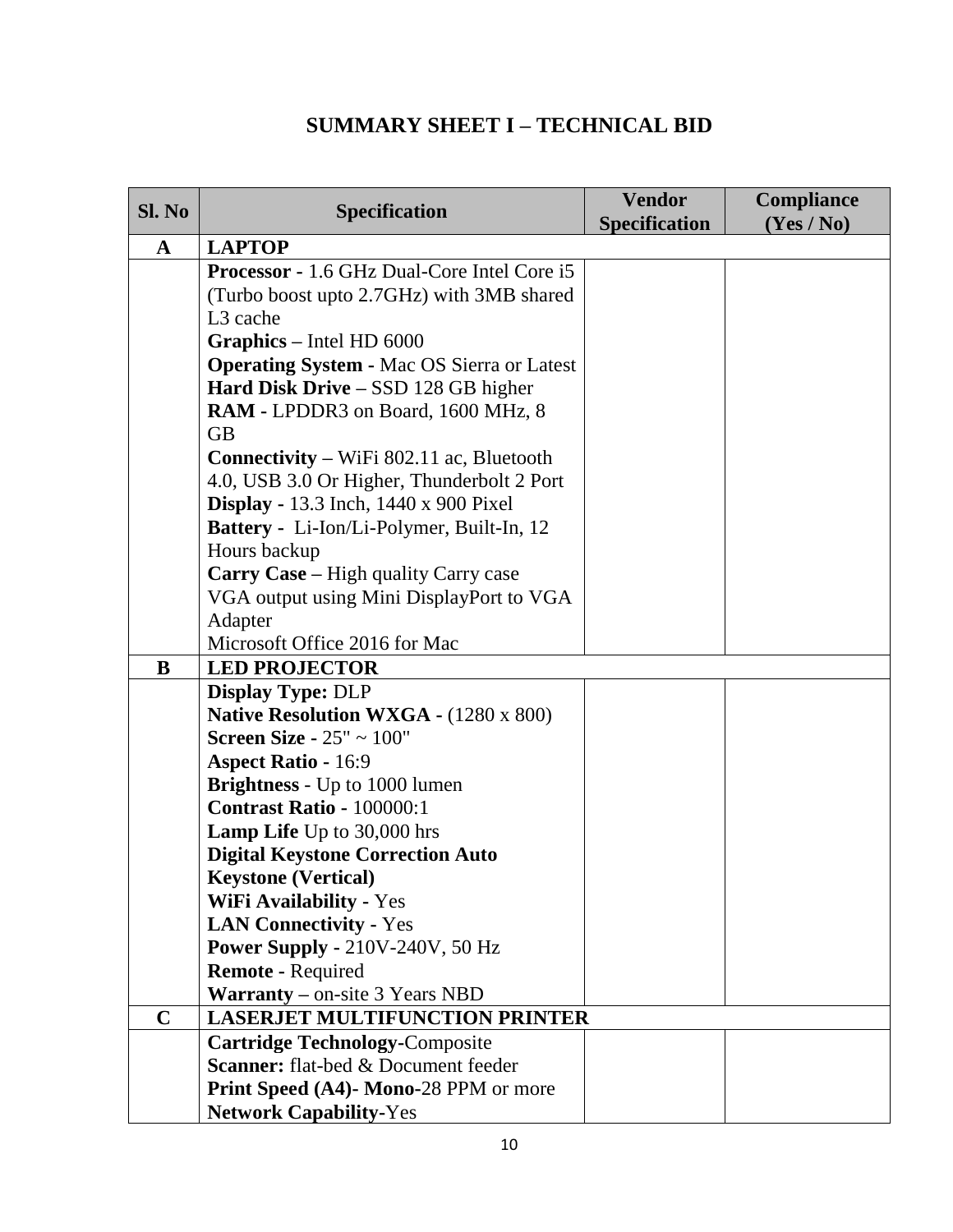| Sl. No | <b>Specification</b>                                                        | <b>Vendor</b><br><b>Specification</b> | Compliance<br>(Yes / No) |
|--------|-----------------------------------------------------------------------------|---------------------------------------|--------------------------|
|        | <b>Wireless-Yes</b>                                                         |                                       |                          |
|        | <b>Simplex and Duplex-Yes</b>                                               |                                       |                          |
|        | Resolution-1200x1200 dpi                                                    |                                       |                          |
|        | <b>Paper Size-A4</b>                                                        |                                       |                          |
|        | <b>Paper Tray Capacity-250 Sheets</b>                                       |                                       |                          |
|        | <b>Print Language-PCL 6</b>                                                 |                                       |                          |
|        | <b>Warranty-3 Year(s)</b>                                                   |                                       |                          |
| D      | <b>ID CARD PRINTER</b>                                                      |                                       |                          |
|        | <b>Print technology</b>                                                     |                                       |                          |
|        | Direct-to-card dye-sublimation/resin thermal                                |                                       |                          |
|        | transfer                                                                    |                                       |                          |
|        | <b>Print capabilities</b>                                                   |                                       |                          |
|        | One- or two-sided edge-to-edge                                              |                                       |                          |
|        | printing, with standard one-sided and                                       |                                       |                          |
|        | optional two-sided lamination;                                              |                                       |                          |
|        | Ultraviolet fluorescent printing; Full-<br>$\bullet$                        |                                       |                          |
|        | color and and monochrome printing                                           |                                       |                          |
|        | capabilities;                                                               |                                       |                          |
|        | Alphanumeric, text, logos, digitalized                                      |                                       |                          |
|        | signatures, 1D/2D bar code images                                           |                                       |                          |
|        | Printer pooling/sharing                                                     |                                       |                          |
|        | Print, lamination and tactile impression                                    |                                       |                          |
|        | speed                                                                       |                                       |                          |
|        | Up to 210 cards per hour front side                                         |                                       |                          |
|        | YMCK ribbon with front side                                                 |                                       |                          |
|        | lamination                                                                  |                                       |                          |
|        | Up to 185 cards per hour front side                                         |                                       |                          |
|        | YMCK-K ribbon, back side K with<br>front side lamination                    |                                       |                          |
|        |                                                                             |                                       |                          |
|        | Up to 195 cards per hour (one side<br>$\bullet$                             |                                       |                          |
|        | print and lamination with tactile)<br><b>YMCK</b>                           |                                       |                          |
|        |                                                                             |                                       |                          |
|        | Up to 160 cards per hour (two sided<br>printer and lamination with tactile) |                                       |                          |
|        | YMCK K                                                                      |                                       |                          |
|        | <b>Print resolution</b>                                                     |                                       |                          |
|        | Normal Mode: 300 or more dots per                                           |                                       |                          |
|        | inch.                                                                       |                                       |                          |
|        | 256 shades per color panel.                                                 |                                       |                          |
|        | High-quality mode: 300 x 600 dots                                           |                                       |                          |
|        | per inch or more.                                                           |                                       |                          |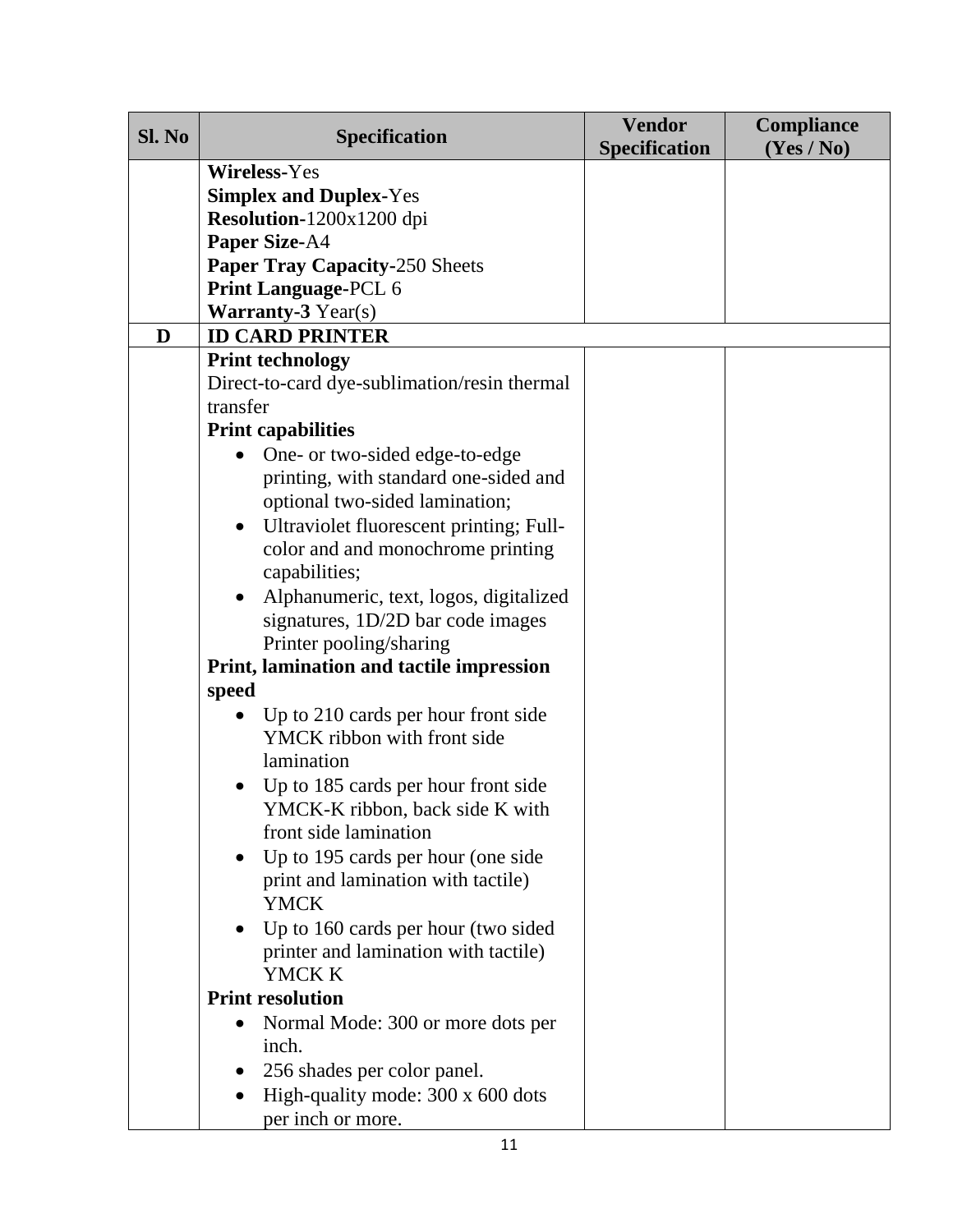| Sl. No | <b>Specification</b>                         | <b>Vendor</b><br><b>Specification</b> | <b>Compliance</b><br>(Yes / No) |
|--------|----------------------------------------------|---------------------------------------|---------------------------------|
|        | Clear text, bar code and graphics            |                                       |                                 |
|        | printing 300 x 1200 dots per inch or         |                                       |                                 |
|        | higher                                       |                                       |                                 |
|        | <b>Card capacity</b>                         |                                       |                                 |
|        | Automatic feed: 100-card input and output    |                                       |                                 |
|        | for 0.030 in. (0.76mm) cards Manual feed: 1- |                                       |                                 |
|        | card input/exception slot                    |                                       |                                 |
|        | Lamination station and impressor             |                                       |                                 |
|        | Dimensions: should be specified by the       |                                       |                                 |
|        | supplier                                     |                                       |                                 |
|        | <b>Connectivity</b>                          |                                       |                                 |
|        | Bidirectional USB 2.0 high speed;            |                                       |                                 |
|        | Ethernet 10 Base-T/100-Base-TX               |                                       |                                 |
|        | <b>Warranty</b>                              |                                       |                                 |
|        | 3 years complete warranty (on-site,          |                                       |                                 |
|        | Hardware replacement)                        |                                       |                                 |
|        | <b>Magnetic stripe encoding</b>              |                                       |                                 |
|        | • Field upgradable                           |                                       |                                 |
|        | ISO 7811 three-track option (high-           |                                       |                                 |
|        | and low-coercively)                          |                                       |                                 |
|        | JIS Type II single-track option              |                                       |                                 |
|        | Support for standard and custom data         |                                       |                                 |
|        | formats                                      |                                       |                                 |
|        | <b>Printing card type</b>                    |                                       |                                 |
|        | <b>PVC</b>                                   |                                       |                                 |
|        | <b>RF</b> Cards                              |                                       |                                 |
|        | <b>Standard Plastic cards</b>                |                                       |                                 |
|        | <b>Designing software</b>                    |                                       |                                 |
|        | Should have dedicated designing              |                                       |                                 |
|        | software from the OEM                        |                                       |                                 |
|        | Sample/pre-defined template creation,        |                                       |                                 |
|        | modification should be available.            |                                       |                                 |
|        | Landscape or portrait designing              |                                       |                                 |
|        | should be available.                         |                                       |                                 |
|        |                                              |                                       |                                 |
|        | <b>Preferred card size</b>                   |                                       |                                 |
|        | Indian PAN Card or ATM card or Aadhar        |                                       |                                 |
|        | card.                                        |                                       |                                 |
|        | <b>Ribbon specification</b>                  |                                       |                                 |
|        | Original OEM ribbon or cartridge             |                                       |                                 |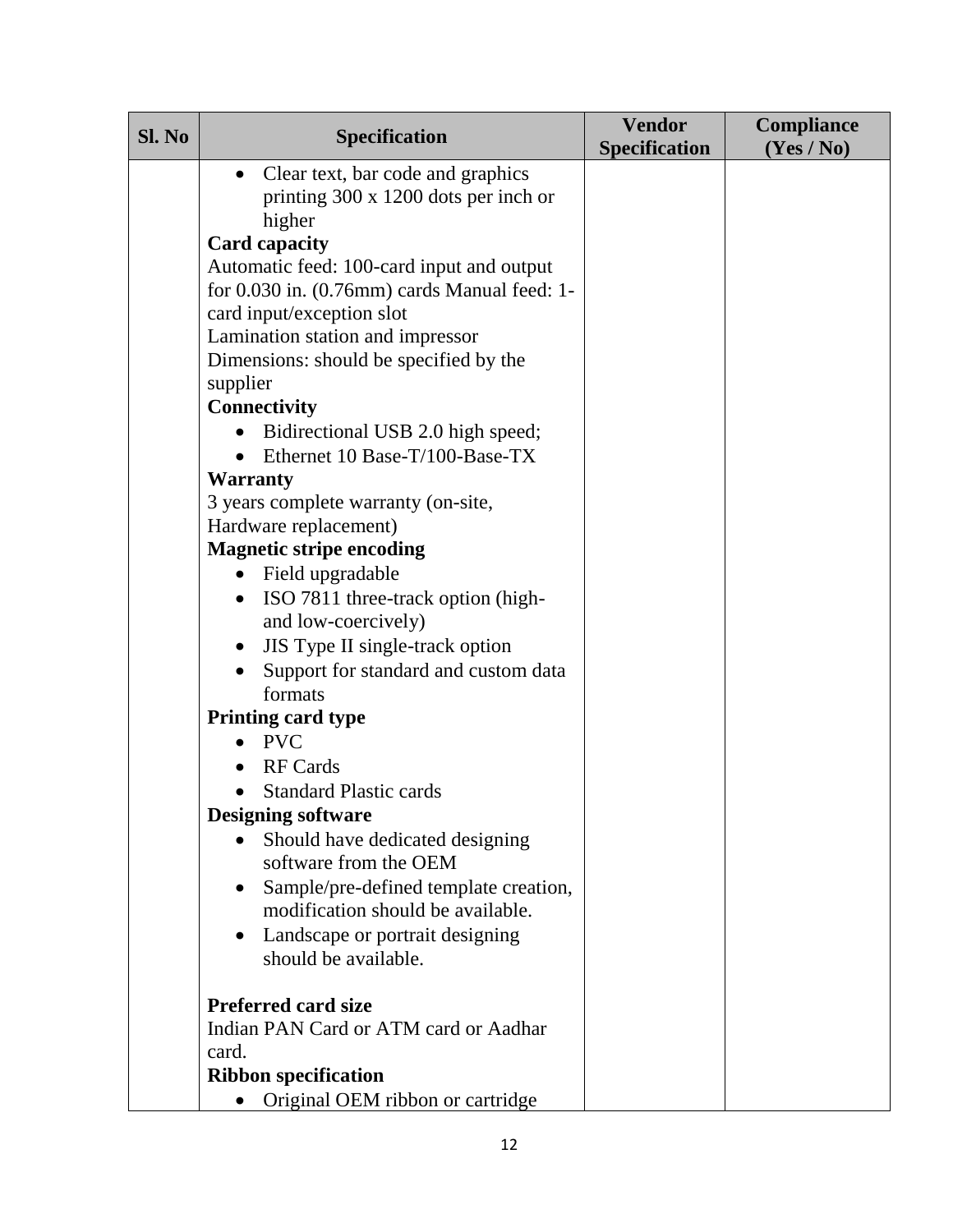| should be supplied and installed                                                   |  |
|------------------------------------------------------------------------------------|--|
| Minimum 500 card double sided                                                      |  |
| printing should be done with single                                                |  |
| ribbon or cartridge installed.                                                     |  |
| Ribbon or cartridge should be<br>$\bullet$                                         |  |
| available in the market for next 5                                                 |  |
| years                                                                              |  |
| <b>Training</b>                                                                    |  |
| For 4 persons in technical and operational                                         |  |
| things to use the printer.                                                         |  |
| Plain PVC card 2000 units                                                          |  |
| Colour Cartridge $-2$ units,                                                       |  |
| Lamination roll for 2000 cards (double                                             |  |
| sided)                                                                             |  |
| <b>EXTERNAL HARD DISK (WESTERN DIGITAL/SEAGATE)- 2TB USB 3.0</b><br>E              |  |
| <b>Warranty</b> $-2$ years, supplier should replace                                |  |
| from OEM                                                                           |  |
| <b>DESKTOP COMPUTER</b><br>F                                                       |  |
| <b>Processor &amp; Motherboard</b> – Intel I5 2.6                                  |  |
| GHz and Intel motherboard                                                          |  |
| $RAM - 4 GB$                                                                       |  |
| Storage: HDD SATA $-500$ GB, DVD $-$                                               |  |
| Writer                                                                             |  |
| <b>LED monitor</b> $-20$ inch or more                                              |  |
| Key board and mouse                                                                |  |
| Operating system: windows 10 Pro                                                   |  |
| MS office 2016                                                                     |  |
| LED TV DISPLAY FOR CLASSROOM<br>G                                                  |  |
| Screen Size $-55$                                                                  |  |
| $Type - LED$<br>Resolution - 1920 x 1080 Pixel                                     |  |
|                                                                                    |  |
| Mounting - Wall Mount and Table mount to<br>be supplied and installation required. |  |
|                                                                                    |  |
| Static contrast Ratio (Min 1000:1) -<br>100000:1                                   |  |
| Category-Smart                                                                     |  |
| Speakers-10W x 2                                                                   |  |
|                                                                                    |  |
| Color Type-FULL HD<br><b>Screen Mirroring</b>                                      |  |
| <b>HDMI</b> Port                                                                   |  |
| <b>USB Port</b>                                                                    |  |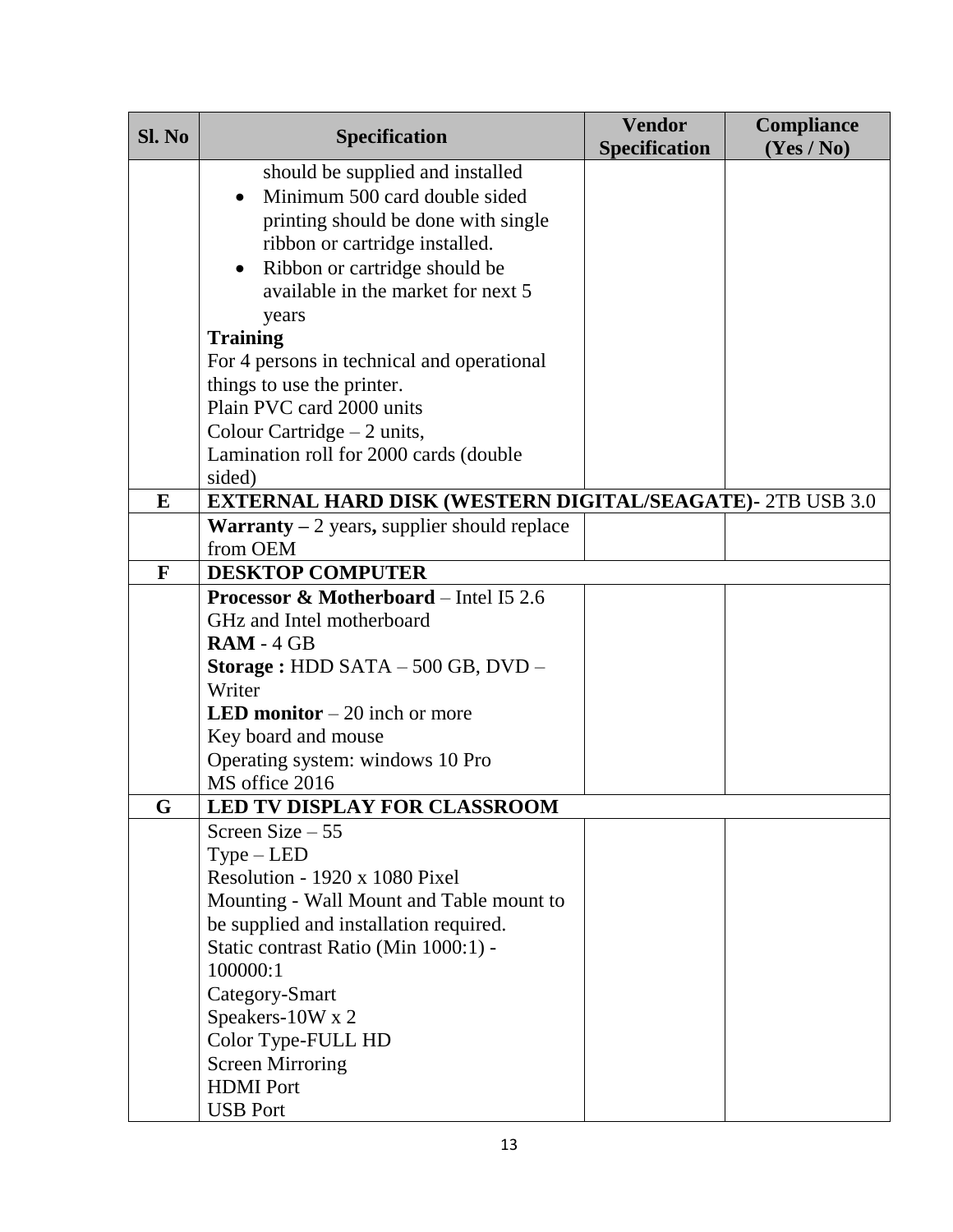| Sl. No | <b>Specification</b>                                                               | <b>Vendor</b><br><b>Specification</b> | Compliance<br>(Yes / No) |
|--------|------------------------------------------------------------------------------------|---------------------------------------|--------------------------|
|        | Built In Wi-Fi                                                                     |                                       |                          |
|        | Wi-Fi Direct, Ethernet Port                                                        |                                       |                          |
|        | Composite Input, Component Input                                                   |                                       |                          |
| H      | <b>RACK SERVER</b>                                                                 |                                       |                          |
|        | Processor: Intel(R) $Xeon(R)$ CPU E5-2680                                          |                                       |                          |
|        | $v2 \& 2.80 \text{GHz}$ or higher                                                  |                                       |                          |
|        | Core per processor :12 or more, dual                                               |                                       |                          |
|        | Processor                                                                          |                                       |                          |
|        | RAM: 128 GB, 1800 MHz or above                                                     |                                       |                          |
|        | RAID controller supporting $RAID - 0,1,5$                                          |                                       |                          |
|        | SAS 1 TB Hard disk at 7k RPM or more – 4                                           |                                       |                          |
|        | Nos.                                                                               |                                       |                          |
|        | CD, DVD, Blue-Ray Drive portable with<br>USB 3.0 connectivity                      |                                       |                          |
|        | Os certification: Windows Server, VM ware                                          |                                       |                          |
|        | Exsi, Linux                                                                        |                                       |                          |
|        | Form Factor: 2U                                                                    |                                       |                          |
|        | Power redundancy required                                                          |                                       |                          |
|        | Inbuilt Server management and monitor                                              |                                       |                          |
|        | software                                                                           |                                       |                          |
|        | Warranty – 5 years, NBD $\&$ on-site                                               |                                       |                          |
|        | Blank 20 Blue-Ray disks for backup                                                 |                                       |                          |
| I      | <b>WORKSTATION</b>                                                                 |                                       |                          |
|        | <b>Form factor: Tower</b>                                                          |                                       |                          |
|        | <b>Processor:</b> $1 \times$ Intel Xeon Processor E5-2640                          |                                       |                          |
|        | v4 (10C, 2.2 GHz, 20MB Cache)                                                      |                                       |                          |
|        | Chipset/Motherboard: Intel C612 Chipset or                                         |                                       |                          |
|        | Higher                                                                             |                                       |                          |
|        | <b>RAM and Upgradable:</b> 64 GB (8×8 GB)<br>2400 MHz DDR4 ECC upgradable upto 256 |                                       |                          |
|        | <b>GB</b>                                                                          |                                       |                          |
|        | Graphics Card: NVIDIA Quadro K620 (2)                                              |                                       |                          |
|        | GB Graphics)                                                                       |                                       |                          |
|        | <b>Audio:</b> High Definition Integrated Audio                                     |                                       |                          |
|        | Hard Drive: 2 TB 3.5 inch Serial ATA                                               |                                       |                          |
|        | (7200 Rpm) Hard Drive                                                              |                                       |                          |
|        | <b>Optical Drive:</b> Slimline DVD +/- RW Drive                                    |                                       |                          |
|        | Input Devices: USB Keyboard, USB Optical                                           |                                       |                          |
|        | Mouse                                                                              |                                       |                          |
|        | <b>Network:</b> Integrated Intel PCIe Gbe                                          |                                       |                          |
|        | Controller                                                                         |                                       |                          |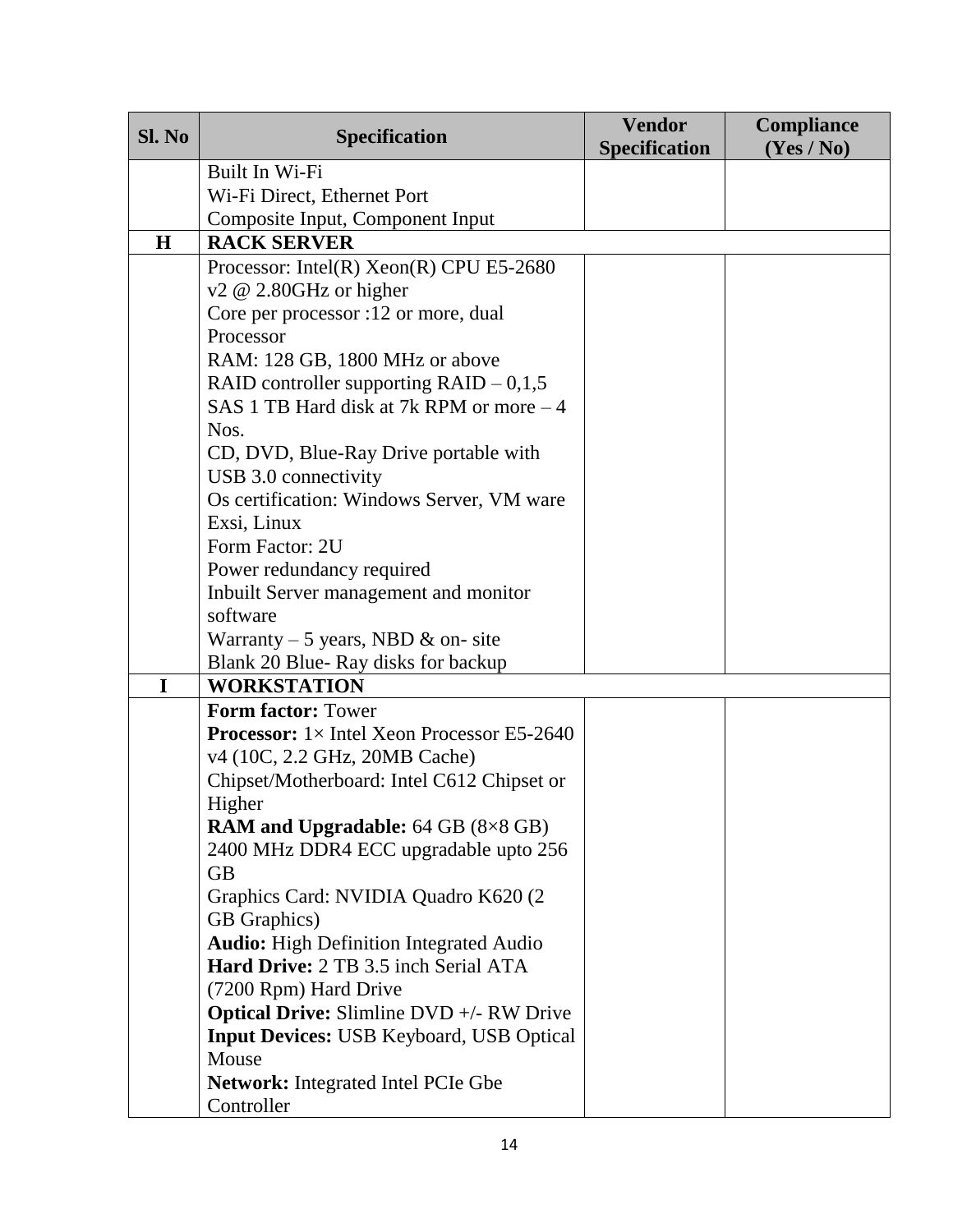| SI. No | <b>Specification</b>                            | <b>Vendor</b><br><b>Specification</b> | <b>Compliance</b><br>(Yes/No) |
|--------|-------------------------------------------------|---------------------------------------|-------------------------------|
|        | <b>Slots:</b> Minimum 5 nos PCIe Slots          |                                       |                               |
|        | <b>Ports:</b> Minimum 7 USB 3.0 & 4 USB 2.0     |                                       |                               |
|        | port, 2 PS2, 1 serial, 1 RJ45                   |                                       |                               |
|        | <b>Power supply:</b> Tool- less not more than   |                                       |                               |
|        | 490W power supply with 90% efficient            |                                       |                               |
|        | power supply                                    |                                       |                               |
|        | <b>Certification on Quoted product Model:</b>   |                                       |                               |
|        | <b>ENERGY STAR 5.2, RoHS</b>                    |                                       |                               |
|        | <b>Operating System:</b> Windows 10 Pro (64bit) |                                       |                               |
|        | English                                         |                                       |                               |

Signature of the Bidder\_\_\_\_\_\_\_\_\_\_\_\_\_\_\_\_\_\_\_\_\_\_\_\_\_\_\_\_\_\_